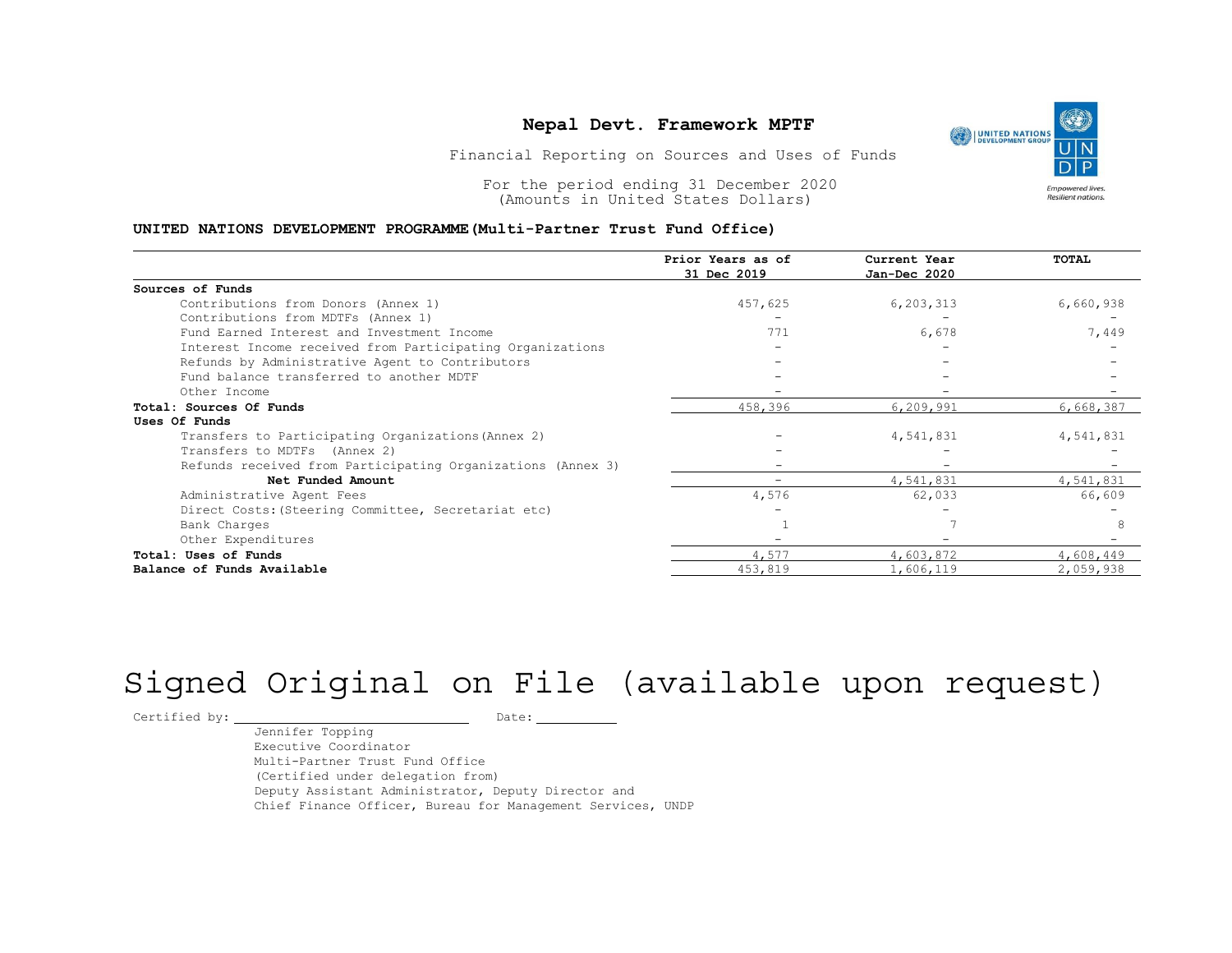## Nepal Devt. Framework MPTF



Financial Reporting on Sources and Uses of Funds

For the period ending 31 December 2020<br>
(Amounts in United States Dollars) (amounts in United States Dollars) (Amounts in United States Dollars)

#### UNITED NATIONS DEVELOPMENT PROGRAMME(Multi-Partner Trust Fund Office)

Annex - 1: Contributions

|                                 | Prior Years as of        | Current Year<br>Jan-Dec 2020 | TOTAL     |
|---------------------------------|--------------------------|------------------------------|-----------|
|                                 | 31 Dec 2019              |                              |           |
| From Contributors               |                          |                              |           |
| DEPARTMENT FOR INT'L DEVELOPME  | 457,625                  | 4,230,063                    | 4,687,688 |
| Foreign, Commonwealth & Dev.Off | $\overline{\phantom{a}}$ | 1,973,250                    | 1,973,250 |
| Total: Contributions            | 457,625                  | 6,203,313                    | 6,660,938 |

## Signed Original on File (available upon request)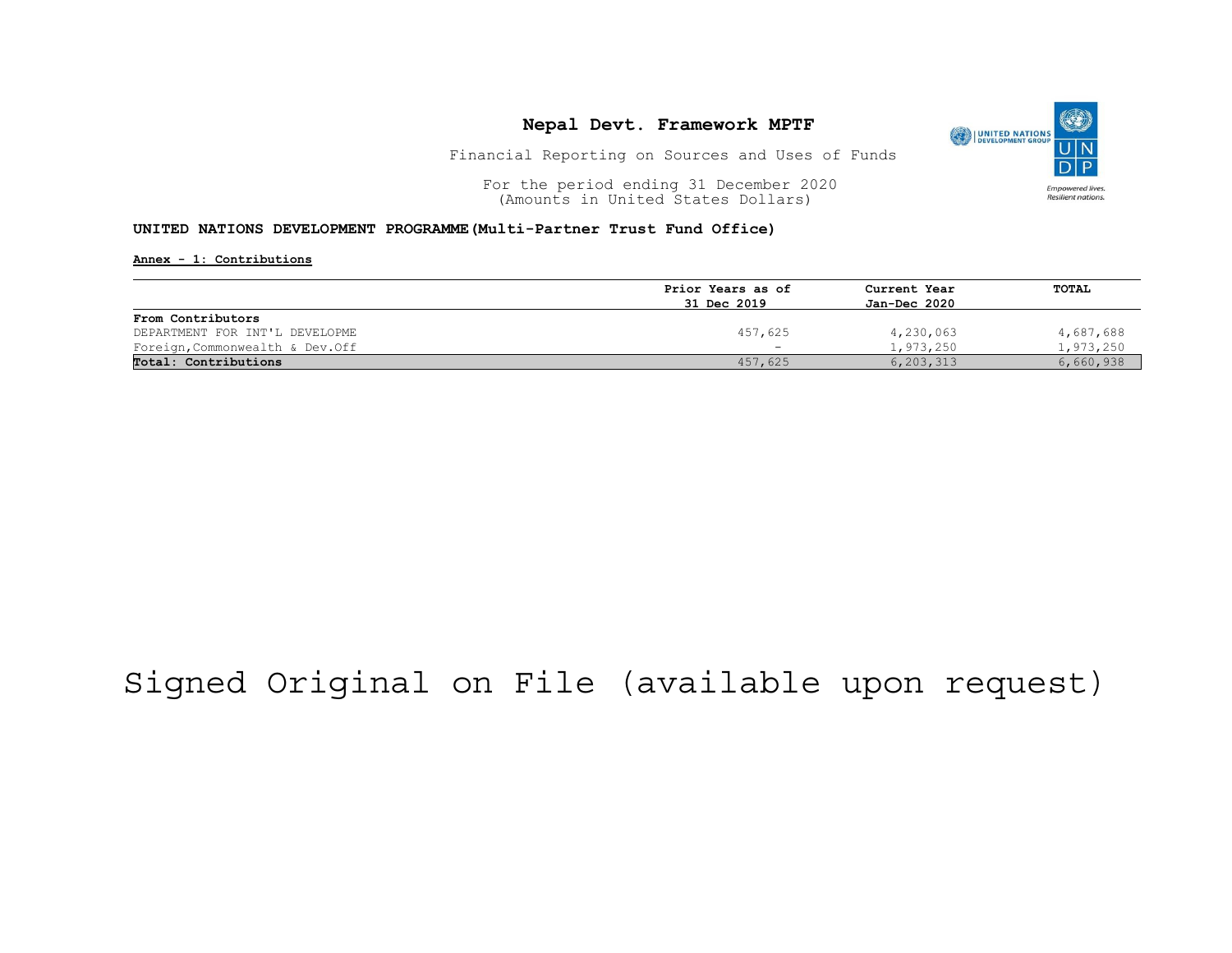## Nepal Devt. Framework MPTF



Financial Reporting on Sources and Uses of Funds

For the period ending 31 December 2020<br>
(Amounts in United States Dollars) (amounts in United States Dollars) (Amounts in United States Dollars)

#### UNITED NATIONS DEVELOPMENT PROGRAMME(Multi-Partner Trust Fund Office)

Annex - 2: Transfers

|                                | Prior Years as of        | Current Year<br>Jan-Dec 2020 | TOTAL     |
|--------------------------------|--------------------------|------------------------------|-----------|
|                                | 31 Dec 2019              |                              |           |
| To Participating Organizations |                          |                              |           |
| IOM                            | $\overline{\phantom{a}}$ | 247,500                      | 247,500   |
| UNDP                           | $\overline{\phantom{0}}$ | 105,879                      | 105,879   |
| UNFPA                          | $\overline{\phantom{0}}$ | 297,000                      | 297,000   |
| UNICEF                         | $\overline{\phantom{a}}$ | 1,291,884                    | 1,291,884 |
| UNWOMEN                        | $\overline{\phantom{a}}$ | 314,444                      | 314,444   |
| WFP                            | $\sim$                   | 1,290,898                    | 1,290,898 |
| WHO                            | $-$                      | 994,226                      | 994,226   |
| Total Transfers                | $\overline{\phantom{0}}$ | 4,541,831                    | 4,541,831 |

## Signed Original on File (available upon request)